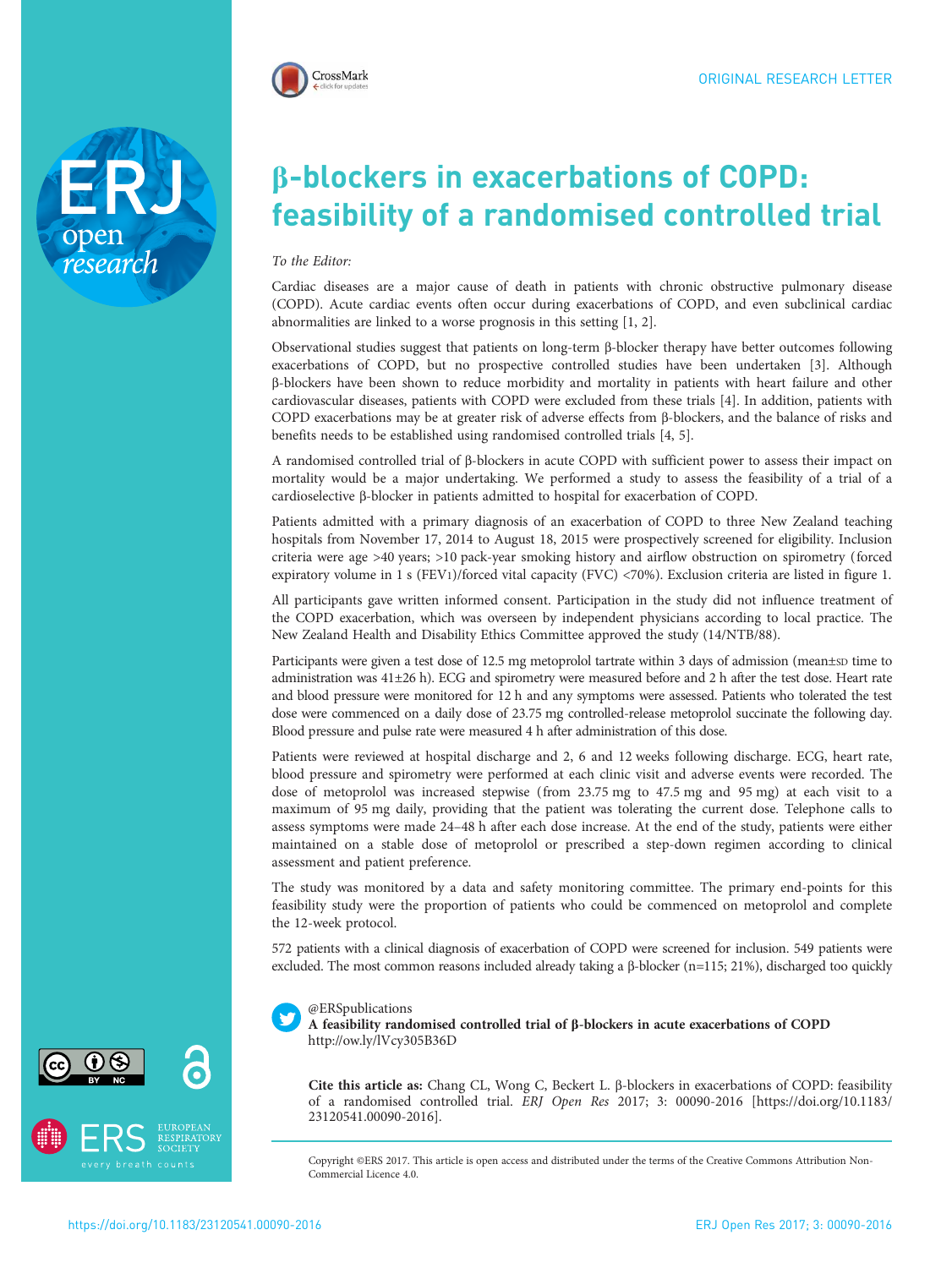<span id="page-1-0"></span>

FIGURE 1 Study flow diagram. AECOPD: acute exacerbation of chronic obstructive pulmonary disease.

for the test dose (n=106; 19%), other primary diagnosis (n=77; 14%), radiological evidence of pneumonia (n=68; 12%), unable to consent (n=46; 8%) and a contraindication to β-blocker therapy (n=44; 8%) (figure 1).

23 patients (mean age 67 years, 11 females and mean smoking history 48 pack-years) received the test dose of 12.5 mg metoprolol. One patient withdrew following the test dose, but did not report adverse events related to the study drug.

22 patients were commenced on the metoprolol dose escalation protocol and 16 patients completed the study. At 12 weeks, 12 patients were taking 95 mg of metoprolol and four patients were taking 47.5 mg of metoprolol daily. The reasons for not achieving the target dose were symptomatic hypotension (n=2), bradycardia (n=1) and dyspnoea (n=1).

Of the six patients who withdrew during the study, two had developed symptomatic postural hypotension, two withdrew due to unrelated health problems, one withdrew consent after getting a second medical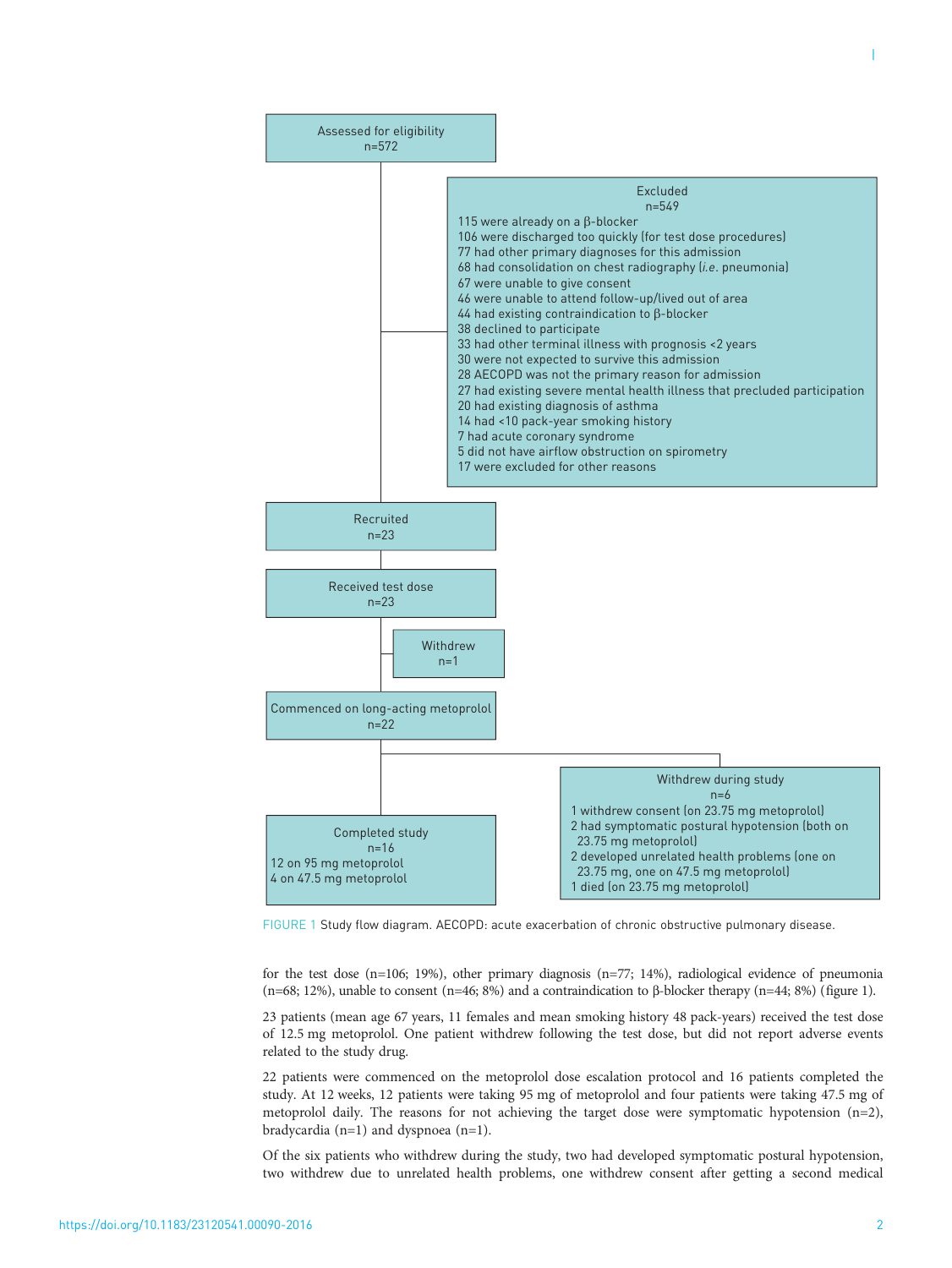A large number of adverse events were reported during the study. Despite the short study duration, eight patients were readmitted to hospital with recurrent exacerbations of COPD and two were admitted for heart failure treatment.

The mean±sp heart rate was lower at the highest dose of metoprolol (71±11 beats·min<sup>-1</sup>) compared to baseline (91±16 beats·min−<sup>1</sup> , p<0.01 by paired t-test). There were no significant changes in blood pressure (baseline mean systolic 128 mmHg and mean diastolic 74 mmHg; highest dose mean systolic 131 mmHg and mean diastolic 68 mmHg; p=0.36 and 0.34, respectively) or lung function (mean baseline and highest dose FEV1 were 0.86 L and 0.86 L, respectively (p=0.77); mean baseline and highest dose FEV1 were 33% predicted and 32% predicted, respectively (p=0.84) and the mean FEV1/FVC ratios were 39.5% and 37%, respectively ( p=0.40).

This study demonstrated the difficulties that would be encountered in a randomised controlled trial of β-blockers in COPD patients during exacerbations requiring hospitalisation. Despite screening 572 patients at three different hospitals, we could only enrol 23 participants (4.0%), indicating that recruitment is difficult in this population and setting. Recruitment was stopped after 8 months, as it was deemed that the question of feasibility could be answered based on data already collected. A review of the exclusion criteria did not reveal specific criteria that may be easily eliminated to improve recruitment [\(figure 1\)](#page-1-0). Although the numbers recruited were small, there was a high rate of serious adverse events (48%) and withdrawals (30%) from the study. Many of these withdrawals were probably unrelated to the study drug.

We did not find any effect on lung function, the longstanding concern limiting the use of β-blockers in patients with airways disease. However, eight (36%) patients were readmitted for recurrent COPD exacerbations during the 3-month study. It is difficult to know whether the cardioselective β-blocker metoprolol influenced these exacerbations, as this rate of readmission is similar to that reported previously [\[6, 7\]](#page-3-0). It is possible that the use of the β-blocker prevented full lung function recovery following the acute exacerbation, although patients reported good symptomatic recovery.

To our knowledge this is the first study to prospectively enrol patients with exacerbations of COPD for a trial of β-blockers. Despite screening a large number of COPD-related admissions we were only able to recruit a small number of patients and it is clear that it would not be feasible to conduct a large randomised controlled trial of β-blockers for acute exacerbations of COPD using the current design. Although our observations are limited by the small number of subjects, the study demonstrates the difficulties in starting β-blockers during a hospital admission for COPD. Unfortunately, this is the time when patients are at the highest cardiac risk and would be most likely to benefit from the cardioprotective effects of β-blockers. The balance of risks and benefits of cardioselective β-blockers for patients with COPD have still not been determined. Future studies should consider starting these in clinically stable patients. There is observational evidence that patients established on β-blockers may have better outcomes if they experience COPD exacerbations [[3](#page-3-0)].

## Catherina L. Chang<sup>1</sup>, Conroy Wong<sup>2</sup>, Lutz Beckert<sup>3</sup>, Eskandarain Shafuddin<sup>1</sup>, Richard Beasley<sup>4</sup>, Robert Young<sup>5</sup> and Robert J. Hancox<sup>1,6</sup>

<sup>1</sup>Respiratory Research Unit, Dept of Respiratory Medicine, Waikato Hospital, Hamilton, New Zealand. <sup>2</sup>Dept of Respiratory Medicine, Middlemore Hospital, Auckland, New Zealand. <sup>3</sup>Dept of Medicine, University of Otago, Christchurch, New Zealand. <sup>4</sup>Medical Research Institute of New Zealand, Wellington, New Zealand. <sup>5</sup>Faculty of Medical and Health Sciences, University of Auckland, Auckland, New Zealand.<br><sup>6</sup>Dent of Preventive and Social Medicine, University of Otago, Dunedin, New Zealand. <sup>6</sup>Dept of Preventive and Social Medicine, University of Otago, Dunedin, New Zealand.

Correspondence: Catherina L. Chang, Dept of Respiratory Medicine, Level B1 Menzies Building, Waikato Hospital, Hamilton, New Zealand. E-mail: [Cat.chang@waikatodhb.health.nz](mailto:Cat.chang@waikatodhb.health.nz)

Received: Aug 11 2016 | Accepted after revision: Oct 16 2016

Acknowledgements: We wish to thank all the participants of this study; K. Perrin (Wellington Hospital, Wellington, New Zealand) for input into the study design; K. Sharples (University of Otago, Dunedin, New Zealand) for data safety monitoring; B. De Graaf (University of Otago, Dunedin, New Zealand) for database support using REDCap; R. Ragupathy (Waikato Hospital, Hamilton, New Zealand) for pharmacy support; the research team at each of the recruiting centres including C. Tuffery, H. Ellis and S. Hopping (Waikato Hospital), R. Ongcoy and S. Lawrence (Middlemore Hospital, Auckland, New Zealand) and L. Cousins (University of Otago, Christchurch, New Zealand); and our colleagues at Christchurch, Middlemore and Waikato Hospitals for their support of recruitment for this study.